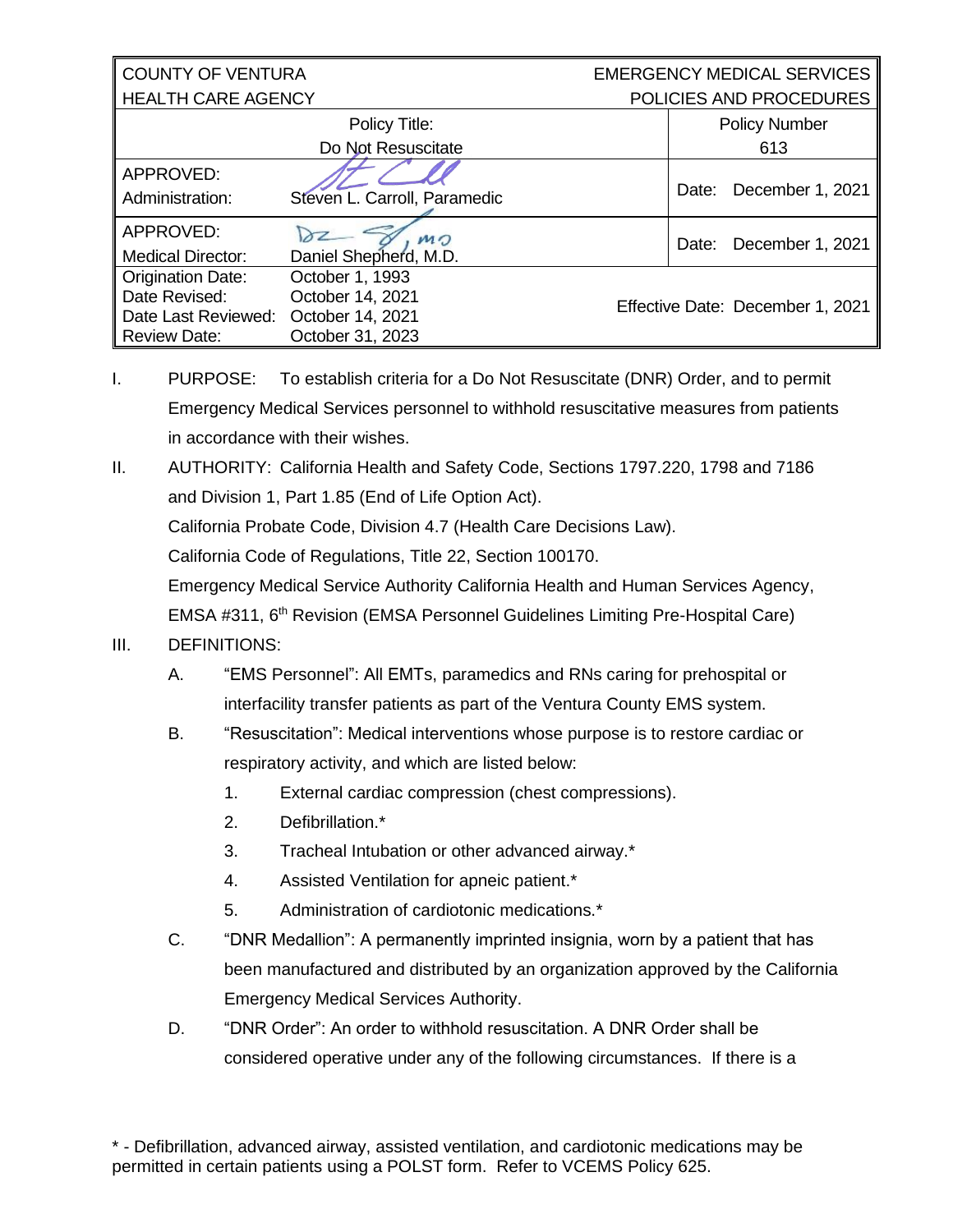conflict between two DNR orders the one with the most recent date will be honored.

\_\_\_\_\_\_\_\_\_\_\_\_\_\_\_\_\_\_\_\_\_\_\_\_\_\_\_\_\_\_\_\_\_\_\_\_\_\_\_\_\_\_\_\_\_\_\_\_\_\_\_\_\_\_\_\_\_\_\_\_\_\_\_\_\_\_\_\_\_\_\_\_\_\_\_\_

- 1. A fully executed original or photocopy of the "Emergency Medical Services Prehospital DNR Form" has been read and reviewed on scene;
- 2. The patient is wearing a DNR Medallion;
- 3. A fully executed California Durable Power of Attorney For Health Care (DPAHC) form is seen, a health care agent designated therein is present, and that agent requests that resuscitation not be done;
- 4. A fully executed Natural Death Act Declaration has been read and reviewed on scene;
- 5. A fully executed California Advance Health Care Directive (AHCD) has been read and reviewed on scene and:
	- a. a health care agent designated therein is present, and that agent requests that resuscitation not be done, or
	- b. there are written instructions in the AHCD stating that the patient does not wish resuscitation to be attempted;
- 6. A completed and signed Physician Orders for Life-Sustaining Treatment (POLST) form has been read and reviewed on scene, and in Section A, "Do Not Attempt Resuscitation/DNR" is selected;
- 7. A fully executed Final Attestation Form, or;
- 8. For patients who are in a licensed health care facility, or who are being transferred between licensed health care facilities, a written document in the patient's permanent medical record containing the statement "Do Not Resuscitate", "No Code", or "No CPR," has been seen. A witness from the health care facility must verbally document the authenticity of this document.
- 9. In cases where a verbal DNR request is expressed, EMS Personnel shall directly consult with the base hospital physician. Base hospital physicians retain authority for determining appropriateness of resuscitation.
- E. "California Advance Health Care Directive (AHCD)". As defined in California Probate Code, Sections 4600-4805.
- F. "California Durable Power of Attorney for Health Care (DPAHC)": As defined in California Civil Code, Sections 2410-2444.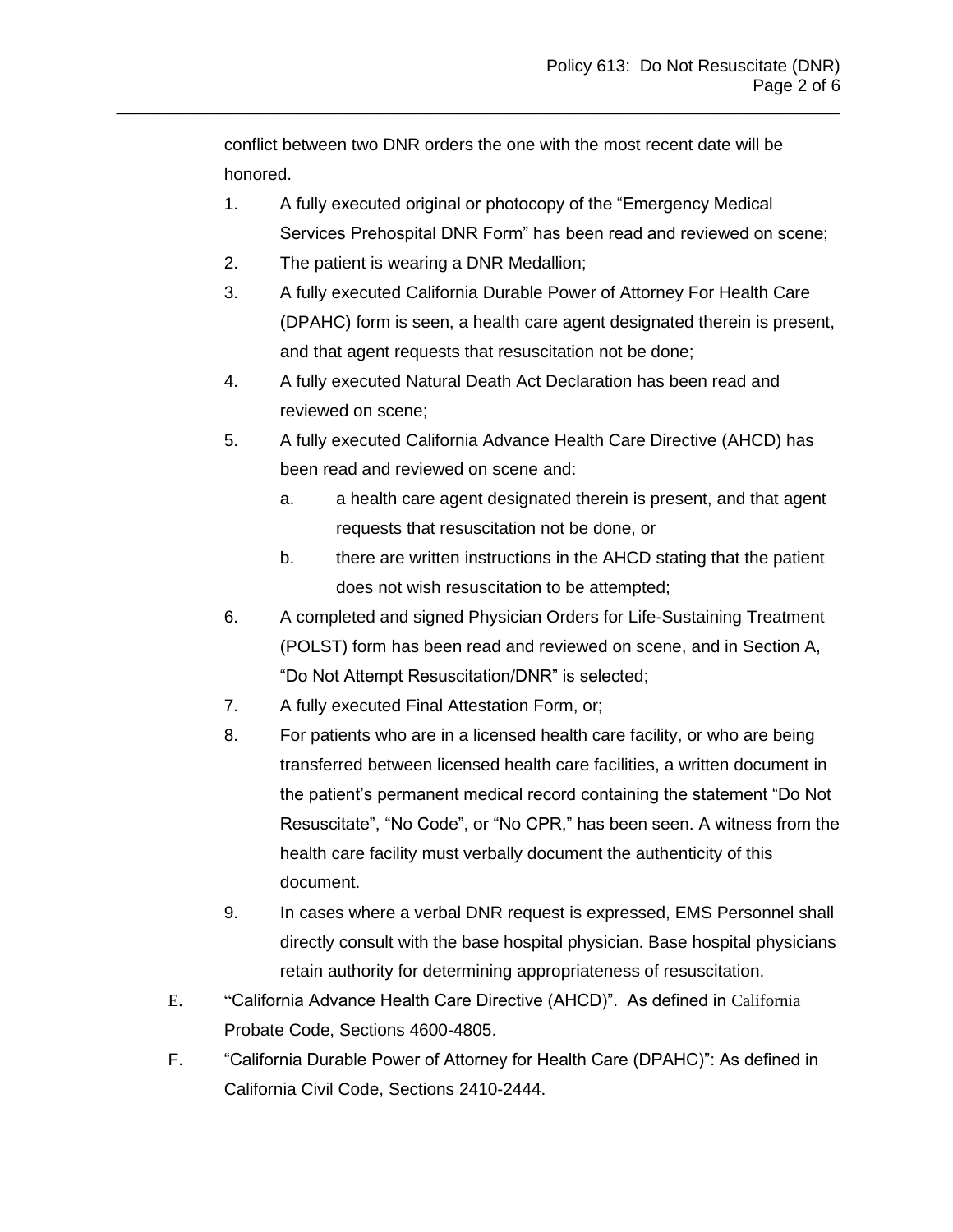- G. "Natural Death Act Declaration": As defined in the Natural Death Act of California, Health and Safety Code, Sections 7185-7195.
- H. "Physician Orders for Life-Sustaining Treatment (POLST)". As defined in California Probate Code, Division 4.7 (Health Care Decisions Law).

\_\_\_\_\_\_\_\_\_\_\_\_\_\_\_\_\_\_\_\_\_\_\_\_\_\_\_\_\_\_\_\_\_\_\_\_\_\_\_\_\_\_\_\_\_\_\_\_\_\_\_\_\_\_\_\_\_\_\_\_\_\_\_\_\_\_\_\_\_\_\_\_\_\_\_\_

- I. "Final Attestation Form": As defined in the End of Life Option Act, California Health and Safety Code Section 443.11.
- J. Comfort measures: Medical interventions used to provide and promote patient comfort. Comfort measures applicable to the End of Life Option Act may include airway positioning and suctioning.
- IV. PROCEDURE:
	- A. All patients require an immediate medical evaluation.
	- B. Correct identification of the patient is crucial in this process. If not wearing a DNR Medallion, the patient must be positively identified as the person named in the DNR Order. This will normally require either the presence of a witness or an identification band.
	- C. When a DNR Order is operative:
		- 1. If the patient has no palpable pulse and is apneic, resuscitation shall be withheld or discontinued.
		- 2. The patient is to receive full treatment other than resuscitation (e.g., for airway obstruction, pain, dyspnea, hemorrhage, etc.).
		- 3. If the patient is taking high doses of opioid medication and has decreased respiratory drive, early base hospital contact should be made before administering naloxone. If base hospital contact cannot be made, naloxone should be administered sparingly, in doses no more than 0.1 mg every 2-3 minutes.
		- 4. If transport has been initiated, continue transporting the patient to the appropriate receiving facility and transfer care to emergency department staff.
			- a. If transport has not been initiated, but personnel are still on scene, patient should be left at scene, if not in a sensitive location (place of business, public place, etc.). The situation should be explained to the family or staff at the scene.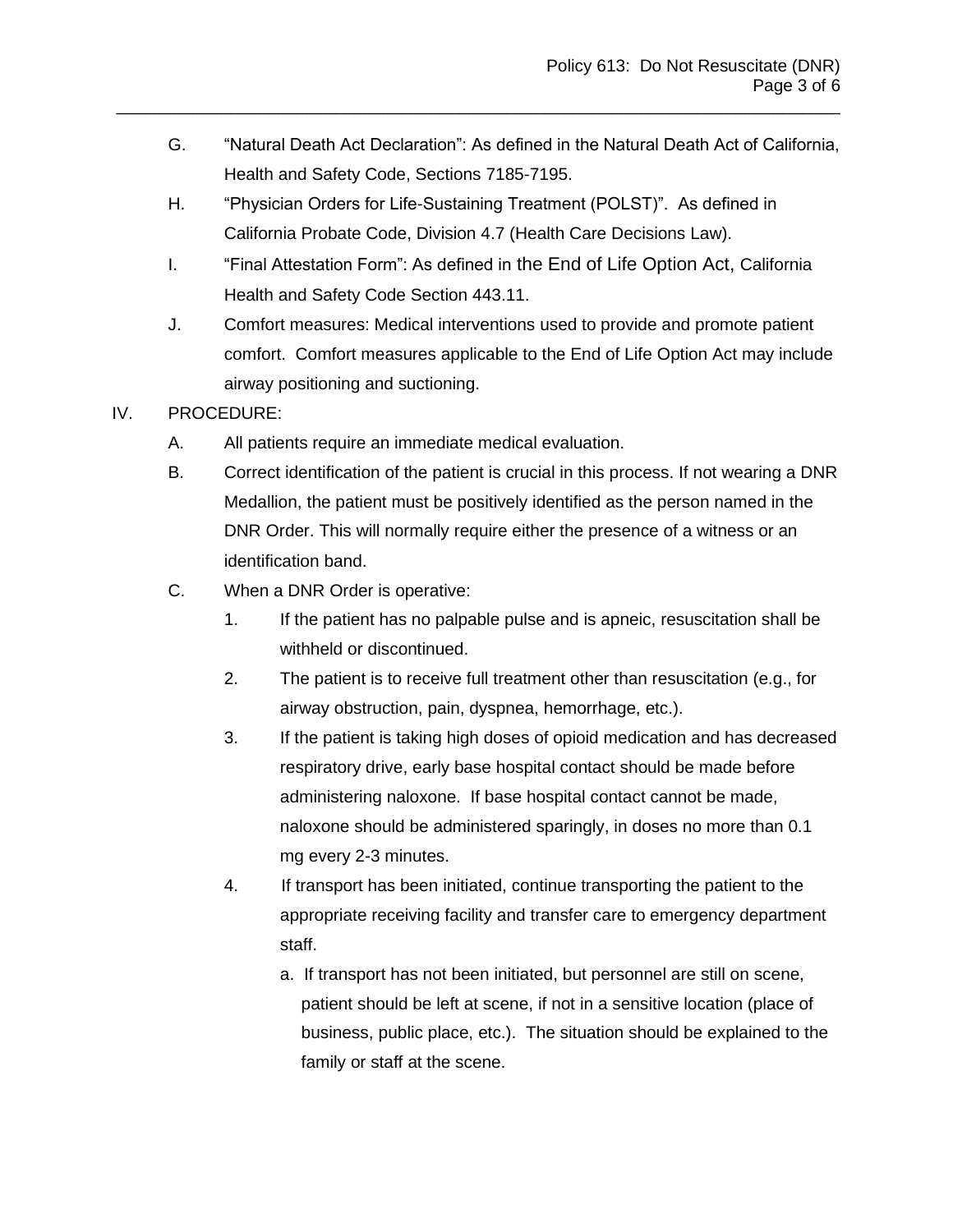D. A DNR Order shall be considered null and void under any of the following circumstances:

\_\_\_\_\_\_\_\_\_\_\_\_\_\_\_\_\_\_\_\_\_\_\_\_\_\_\_\_\_\_\_\_\_\_\_\_\_\_\_\_\_\_\_\_\_\_\_\_\_\_\_\_\_\_\_\_\_\_\_\_\_\_\_\_\_\_\_\_\_\_\_\_\_\_\_\_

- 1. The patient is conscious and states that he or she wishes resuscitation.
- 2. In unusual cases where the validity of the request has been questioned (e.g., a family member disputes the DNR, the identity of the patient is in question, etc.), EMS Personnel may temporarily disregard the DNR request and institute resuscitative measures while consulting the base hospital for assistance. Discussion with the family member, with explanation, reassurance, and emotional support may clarify any questions leading to validity of a DNR form. **The underlying principle is that the patient's wishes should be**

3. There is question as to the validity of the DNR Order. Should any of these circumstances occur, appropriate treatment should continue or immediately commence, including resuscitation if necessary. Base hospital contact should be made when appropriate.

- E. Other advanced directives, such as informal "living wills" or written instructions without an agent in the California Durable Power of Attorney for Health Care, may be encountered. Should any of these occur, appropriate treatment will continue or immediately commence, including resuscitation if necessary. Base hospital contact will be made as soon as practical.
- F In case of cardiac arrest, if a DNR Order is operative, base hospital contact is not required and resuscitation should not be done. Immediate base hospital contact is strongly encouraged should there be any questions regarding any aspect of the care of the patient.
- G. If a DPAHC or AHCD agent requests that resuscitation not be done, EMS Personnel shall inform the agent of the consequences of the request.
- H. DNR in a Public Place

**respected.**

1. Persons in cardiac arrest with an operative DNR Order should not routinely be transported. The Medical Examiner's office should be notified by law enforcement or EMS personnel. If possible, an EMS representative should remain on scene until a representative from law enforcement or the Medical Examiner's office arrives.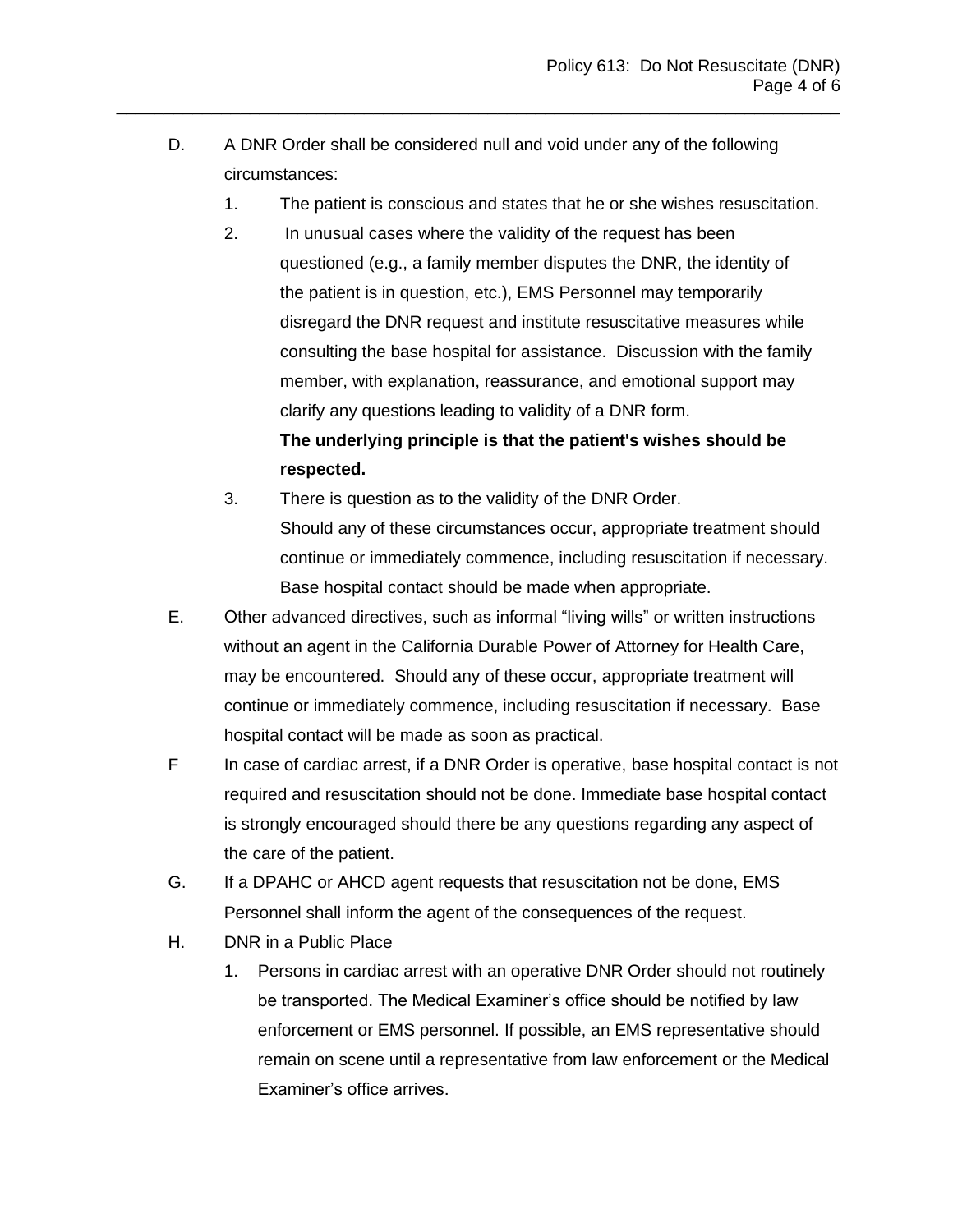2. If in a sensitive location (place of business, public place, etc.), it may be necessary to transport the patient to a hospital even without resuscitative measures, in order to move the body to a location that provides the family with more privacy and where arrangements can be made more expeditiously.

\_\_\_\_\_\_\_\_\_\_\_\_\_\_\_\_\_\_\_\_\_\_\_\_\_\_\_\_\_\_\_\_\_\_\_\_\_\_\_\_\_\_\_\_\_\_\_\_\_\_\_\_\_\_\_\_\_\_\_\_\_\_\_\_\_\_\_\_\_\_\_\_\_\_\_\_

- I. For End-of-Life Option Act:
	- 1. The patient may at any time withdraw or rescind his or her request for an aidin-dying drug regardless of the patient's mental state. In this instance, EMS personnel will provide medical care as per standard protocols and contact the base hospital.
	- 2. Family member(s) or significant other(s) may be at the scene of a patient who has self-administered an aid-in-dying drug. If there is objection to the End of Life Option Act:
		- a. BLS personnel will provide BLS airway management and bag-mask ventilation as needed until ALS arrives.
		- b. ALS personnel will provide BLS airway management and bag-mask ventilation as needed, or instruct BLS personnel to continue, and consult the base hospital physician.

## V. DOCUMENTATION:

For all cases in which a patient has been treated under a DNR Order, the following documentation is required in the Ventura County Electronic Patient Care Report (VCePCR):

- A. Name of patient's physician signing the DNR Order.
- B. Type of DNR Order (DNR Medallion, Prehospital DNR Form, POLST Form, written order in a licensed health care facility, DPAHC, Natural Death Act Declaration, Final Attestation Form).
- D. For all cases which occur within a licensed health care facility, in addition to above, if the DNR Order was established by a written order in the patient's medical record, the name of the physician signing and the witness to that order.
- E. If resuscitation is not done because of the request of a healthcare agent designated in a DPAHC or AHCD, document the agent's name in the VCePCR narrative.